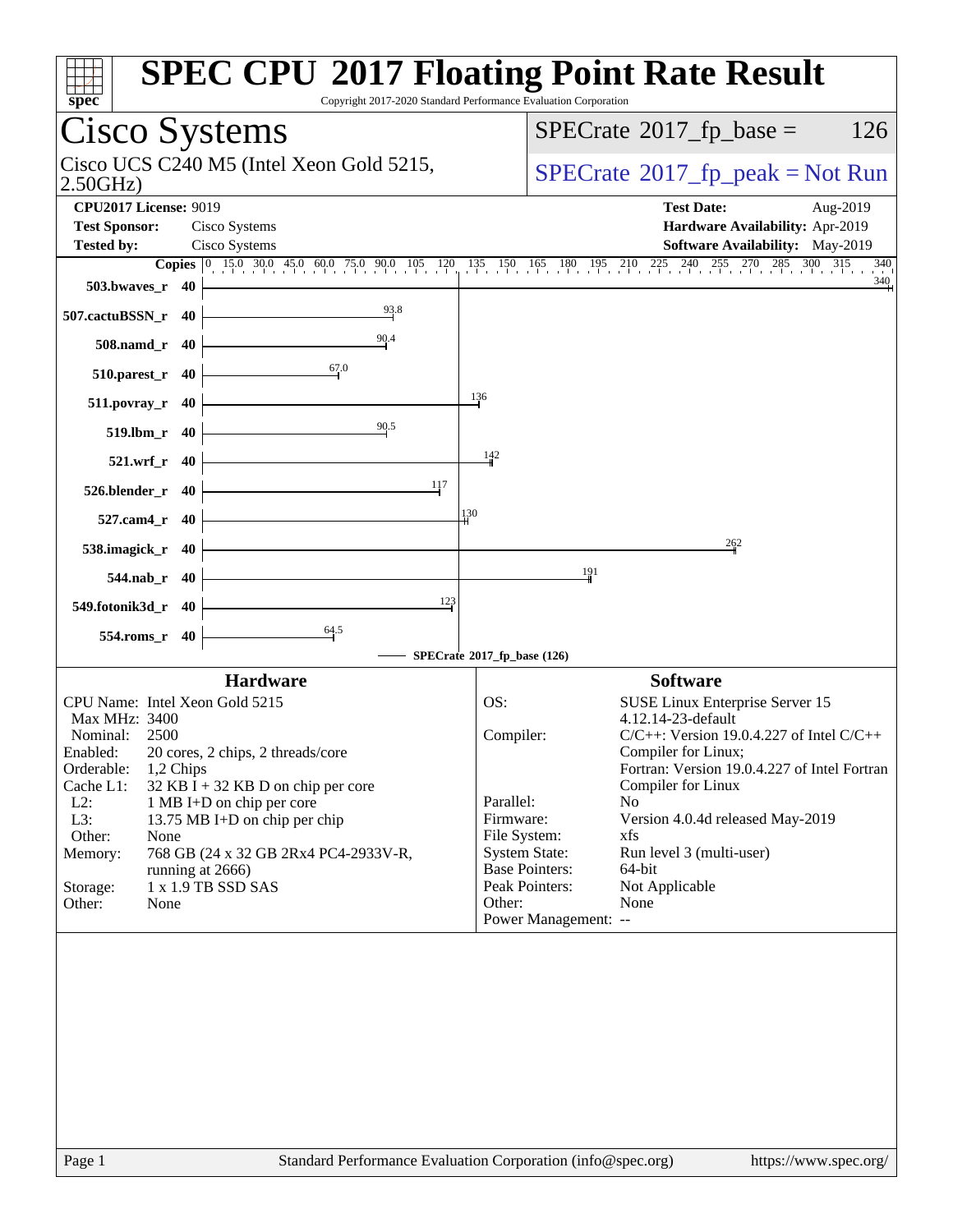

Copyright 2017-2020 Standard Performance Evaluation Corporation

### Cisco Systems

2.50GHz) Cisco UCS C240 M5 (Intel Xeon Gold 5215,  $\vert$  [SPECrate](http://www.spec.org/auto/cpu2017/Docs/result-fields.html#SPECrate2017fppeak)®[2017\\_fp\\_peak = N](http://www.spec.org/auto/cpu2017/Docs/result-fields.html#SPECrate2017fppeak)ot Run

 $SPECTate@2017_fp\_base = 126$ 

**[CPU2017 License:](http://www.spec.org/auto/cpu2017/Docs/result-fields.html#CPU2017License)** 9019 **[Test Date:](http://www.spec.org/auto/cpu2017/Docs/result-fields.html#TestDate)** Aug-2019 **[Test Sponsor:](http://www.spec.org/auto/cpu2017/Docs/result-fields.html#TestSponsor)** Cisco Systems **[Hardware Availability:](http://www.spec.org/auto/cpu2017/Docs/result-fields.html#HardwareAvailability)** Apr-2019 **[Tested by:](http://www.spec.org/auto/cpu2017/Docs/result-fields.html#Testedby)** Cisco Systems **[Software Availability:](http://www.spec.org/auto/cpu2017/Docs/result-fields.html#SoftwareAvailability)** May-2019

#### **[Results Table](http://www.spec.org/auto/cpu2017/Docs/result-fields.html#ResultsTable)**

|                                  | <b>Base</b>   |                |                |                |            |                |            | <b>Peak</b>   |                |              |                |              |                |              |
|----------------------------------|---------------|----------------|----------------|----------------|------------|----------------|------------|---------------|----------------|--------------|----------------|--------------|----------------|--------------|
| <b>Benchmark</b>                 | <b>Copies</b> | <b>Seconds</b> | Ratio          | <b>Seconds</b> | Ratio      | <b>Seconds</b> | Ratio      | <b>Copies</b> | <b>Seconds</b> | <b>Ratio</b> | <b>Seconds</b> | <b>Ratio</b> | <b>Seconds</b> | <b>Ratio</b> |
| 503.bwayes_r                     | 40            | 1180           | 340            | 1180           | 340        | 1188           | 338        |               |                |              |                |              |                |              |
| 507.cactuBSSN r                  | 40            | 540            | 93.8           | 540            | 93.8       | 539            | 93.9       |               |                |              |                |              |                |              |
| 508.namd_r                       | 40            | 420            | 90.4           | 420            | 90.4       | 421            | 90.3       |               |                |              |                |              |                |              |
| 510.parest_r                     | 40            | 1562           | 67.0           | 1558           | 67.1       | 1570           | 66.6       |               |                |              |                |              |                |              |
| 511.povray_r                     | 40            | 687            | 136            | 686            | <b>136</b> | 685            | 136        |               |                |              |                |              |                |              |
| 519.lbm r                        | 40            | 466            | 90.5           | 466            | 90.5       | 466            | 90.5       |               |                |              |                |              |                |              |
| $521.wrf_r$                      | 40            | 629            | 142            | 627            | 143        | 633            | 142        |               |                |              |                |              |                |              |
| 526.blender r                    | 40            | 522            | 117            | 524            | 116        | 522            | <b>117</b> |               |                |              |                |              |                |              |
| $527.cam4_r$                     | 40            | 543            | 129            | 537            | <b>130</b> | 536            | 131        |               |                |              |                |              |                |              |
| 538.imagick_r                    | 40            | 380            | 262            | 380            | 262        | 379            | 262        |               |                |              |                |              |                |              |
| $544$ .nab r                     | 40            | 352            | 191            | 354            | 190        | 353            | <u>191</u> |               |                |              |                |              |                |              |
| 549.fotonik3d r                  | 40            | 1270           | 123            | 1271           | 123        | 1271           | 123        |               |                |              |                |              |                |              |
| $554$ .roms $r$                  | 40            | 988            | 64.3           | 981            | 64.8       | 986            | 64.5       |               |                |              |                |              |                |              |
| $SPECrate^{\circ}2017$ fp base = |               |                | 126            |                |            |                |            |               |                |              |                |              |                |              |
| $SPECrate^{\circ}2017$ fp peak = |               |                | <b>Not Run</b> |                |            |                |            |               |                |              |                |              |                |              |

Results appear in the [order in which they were run.](http://www.spec.org/auto/cpu2017/Docs/result-fields.html#RunOrder) Bold underlined text [indicates a median measurement.](http://www.spec.org/auto/cpu2017/Docs/result-fields.html#Median)

#### **[Submit Notes](http://www.spec.org/auto/cpu2017/Docs/result-fields.html#SubmitNotes)**

 The numactl mechanism was used to bind copies to processors. The config file option 'submit' was used to generate numactl commands to bind each copy to a specific processor. For details, please see the config file.

### **[Operating System Notes](http://www.spec.org/auto/cpu2017/Docs/result-fields.html#OperatingSystemNotes)**

Stack size set to unlimited using "ulimit -s unlimited"

### **[General Notes](http://www.spec.org/auto/cpu2017/Docs/result-fields.html#GeneralNotes)**

Environment variables set by runcpu before the start of the run: LD LIBRARY PATH = "/home/cpu2017/lib/intel64"

 Binaries compiled on a system with 1x Intel Core i9-7900X CPU + 32GB RAM memory using Redhat Enterprise Linux 7.5 Transparent Huge Pages enabled by default Prior to runcpu invocation Filesystem page cache synced and cleared with: sync; echo 3> /proc/sys/vm/drop\_caches runcpu command invoked through numactl i.e.: numactl --interleave=all runcpu <etc> NA: The test sponsor attests, as of date of publication, that CVE-2017-5754 (Meltdown) is mitigated in the system as tested and documented.

**(Continued on next page)**

| Page 2 | Standard Performance Evaluation Corporation (info@spec.org) | https://www.spec.org/ |
|--------|-------------------------------------------------------------|-----------------------|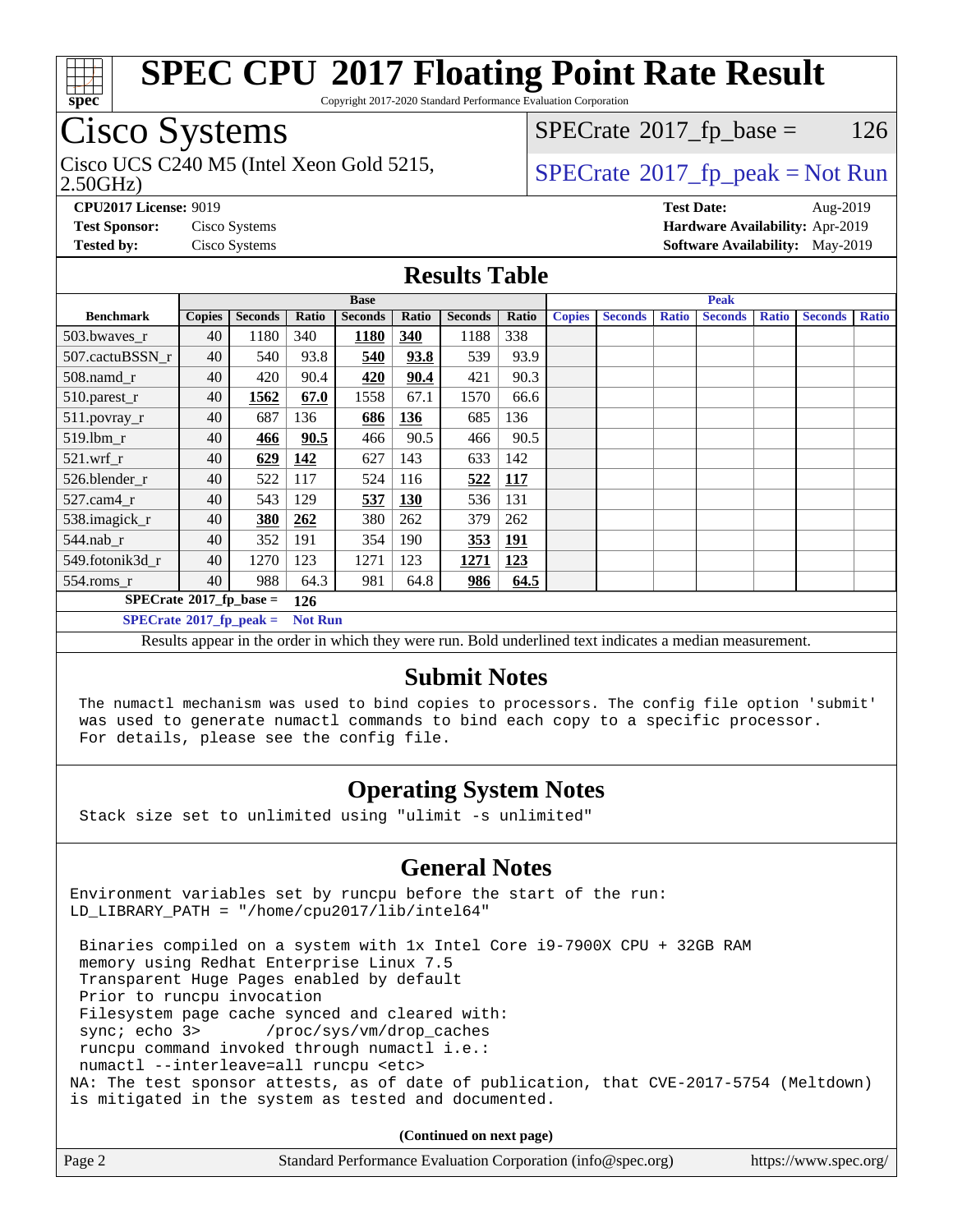

Copyright 2017-2020 Standard Performance Evaluation Corporation

### Cisco Systems

 $SPECTate@2017_fp\_base = 126$ 

2.50GHz)

**[Test Sponsor:](http://www.spec.org/auto/cpu2017/Docs/result-fields.html#TestSponsor)** Cisco Systems **[Hardware Availability:](http://www.spec.org/auto/cpu2017/Docs/result-fields.html#HardwareAvailability)** Apr-2019

Cisco UCS C240 M5 (Intel Xeon Gold 5215,  $\vert$  [SPECrate](http://www.spec.org/auto/cpu2017/Docs/result-fields.html#SPECrate2017fppeak)®[2017\\_fp\\_peak = N](http://www.spec.org/auto/cpu2017/Docs/result-fields.html#SPECrate2017fppeak)ot Run

**[CPU2017 License:](http://www.spec.org/auto/cpu2017/Docs/result-fields.html#CPU2017License)** 9019 **[Test Date:](http://www.spec.org/auto/cpu2017/Docs/result-fields.html#TestDate)** Aug-2019 **[Tested by:](http://www.spec.org/auto/cpu2017/Docs/result-fields.html#Testedby)** Cisco Systems **[Software Availability:](http://www.spec.org/auto/cpu2017/Docs/result-fields.html#SoftwareAvailability)** May-2019

#### **[General Notes \(Continued\)](http://www.spec.org/auto/cpu2017/Docs/result-fields.html#GeneralNotes)**

Yes: The test sponsor attests, as of date of publication, that CVE-2017-5753 (Spectre variant 1) is mitigated in the system as tested and documented. Yes: The test sponsor attests, as of date of publication, that CVE-2017-5715 (Spectre variant 2) is mitigated in the system as tested and documented.

#### **[Platform Notes](http://www.spec.org/auto/cpu2017/Docs/result-fields.html#PlatformNotes)**

Page 3 Standard Performance Evaluation Corporation [\(info@spec.org\)](mailto:info@spec.org) <https://www.spec.org/> BIOS Settings: Intel HyperThreading Technology set to Enabled SNC set to Enabled IMC Interleaving set to 1-way Interleave Patrol Scrub set to Disabled Sysinfo program /home/cpu2017/bin/sysinfo Rev: r5974 of 2018-05-19 9bcde8f2999c33d61f64985e45859ea9 running on linux-4vt5 Thu Aug 15 16:15:22 2019 SUT (System Under Test) info as seen by some common utilities. For more information on this section, see <https://www.spec.org/cpu2017/Docs/config.html#sysinfo> From /proc/cpuinfo model name : Intel(R) Xeon(R) Gold 5215 CPU @ 2.50GHz 2 "physical id"s (chips) 40 "processors" cores, siblings (Caution: counting these is hw and system dependent. The following excerpts from /proc/cpuinfo might not be reliable. Use with caution.) cpu cores : 10 siblings : 20 physical 0: cores 0 1 2 3 4 8 9 10 11 12 physical 1: cores 0 1 2 3 4 8 9 10 11 12 From lscpu: Architecture: x86\_64 CPU op-mode(s): 32-bit, 64-bit Byte Order: Little Endian  $CPU(s):$  40 On-line CPU(s) list: 0-39 Thread(s) per core: 2 Core(s) per socket: 10 Socket(s): 2 NUMA node(s): 2 Vendor ID: GenuineIntel CPU family: 6 Model: 85 Model name: Intel(R) Xeon(R) Gold 5215 CPU @ 2.50GHz Stepping: 6 **(Continued on next page)**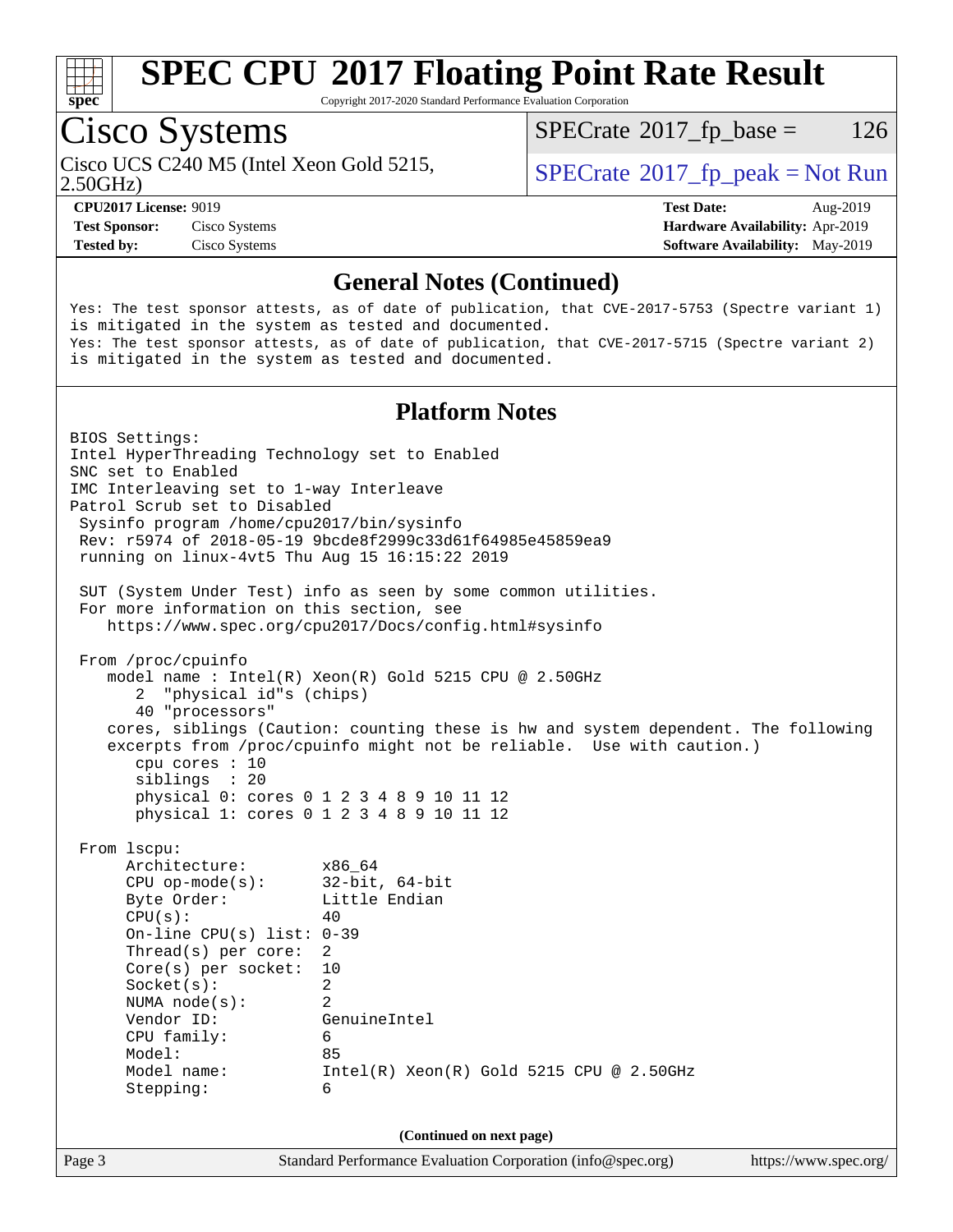

Copyright 2017-2020 Standard Performance Evaluation Corporation

Cisco Systems 2.50GHz)

 $SPECTate@2017_fp\_base = 126$ 

Cisco UCS C240 M5 (Intel Xeon Gold 5215,  $\vert$  [SPECrate](http://www.spec.org/auto/cpu2017/Docs/result-fields.html#SPECrate2017fppeak)®[2017\\_fp\\_peak = N](http://www.spec.org/auto/cpu2017/Docs/result-fields.html#SPECrate2017fppeak)ot Run

**[CPU2017 License:](http://www.spec.org/auto/cpu2017/Docs/result-fields.html#CPU2017License)** 9019 **[Test Date:](http://www.spec.org/auto/cpu2017/Docs/result-fields.html#TestDate)** Aug-2019

**[Test Sponsor:](http://www.spec.org/auto/cpu2017/Docs/result-fields.html#TestSponsor)** Cisco Systems **[Hardware Availability:](http://www.spec.org/auto/cpu2017/Docs/result-fields.html#HardwareAvailability)** Apr-2019 **[Tested by:](http://www.spec.org/auto/cpu2017/Docs/result-fields.html#Testedby)** Cisco Systems **[Software Availability:](http://www.spec.org/auto/cpu2017/Docs/result-fields.html#SoftwareAvailability)** May-2019

#### **[Platform Notes \(Continued\)](http://www.spec.org/auto/cpu2017/Docs/result-fields.html#PlatformNotes)**

CPU MHz: 2500.000<br>CPU max MHz: 3400.0000 CPU max MHz: 3400.0000 CPU min MHz: 1000.0000 BogoMIPS: 5000.00 Virtualization: VT-x L1d cache: 32K L1i cache: 32K L2 cache: 1024K L3 cache: 14080K NUMA node0 CPU(s): 0-9,20-29 NUMA node1 CPU(s): 10-19,30-39 Flags: fpu vme de pse tsc msr pae mce cx8 apic sep mtrr pge mca cmov pat pse36 clflush dts acpi mmx fxsr sse sse2 ss ht tm pbe syscall nx pdpe1gb rdtscp lm constant\_tsc art arch\_perfmon pebs bts rep\_good nopl xtopology nonstop\_tsc cpuid aperfmperf tsc\_known\_freq pni pclmulqdq dtes64 monitor ds\_cpl vmx smx est tm2 ssse3 sdbg fma cx16 xtpr pdcm pcid dca sse4\_1 sse4\_2 x2apic movbe popcnt tsc\_deadline\_timer aes xsave avx f16c rdrand lahf\_lm abm 3dnowprefetch cpuid\_fault epb cat\_l3 cdp\_l3 invpcid\_single intel\_ppin mba tpr\_shadow vnmi flexpriority ept vpid fsgsbase tsc\_adjust bmi1 hle avx2 smep bmi2 erms invpcid rtm cqm mpx rdt\_a avx512f avx512dq rdseed adx smap clflushopt clwb intel\_pt avx512cd avx512bw avx512vl xsaveopt xsavec xgetbv1 xsaves cqm\_llc cqm\_occup\_llc cqm\_mbm\_total cqm\_mbm\_local ibpb ibrs stibp dtherm ida arat pln pts pku ospke avx512\_vnni arch\_capabilities ssbd /proc/cpuinfo cache data cache size : 14080 KB From numactl --hardware WARNING: a numactl 'node' might or might not correspond to a physical chip. available: 2 nodes (0-1) node 0 cpus: 0 1 2 3 4 5 6 7 8 9 20 21 22 23 24 25 26 27 28 29 node 0 size: 385634 MB node 0 free: 385057 MB node 1 cpus: 10 11 12 13 14 15 16 17 18 19 30 31 32 33 34 35 36 37 38 39 node 1 size: 387027 MB node 1 free: 386529 MB node distances: node 0 1  $0: 10 21$  1: 21 10 From /proc/meminfo MemTotal: 791205152 kB HugePages\_Total: 0 Hugepagesize: 2048 kB From /etc/\*release\* /etc/\*version\* os-release: **(Continued on next page)**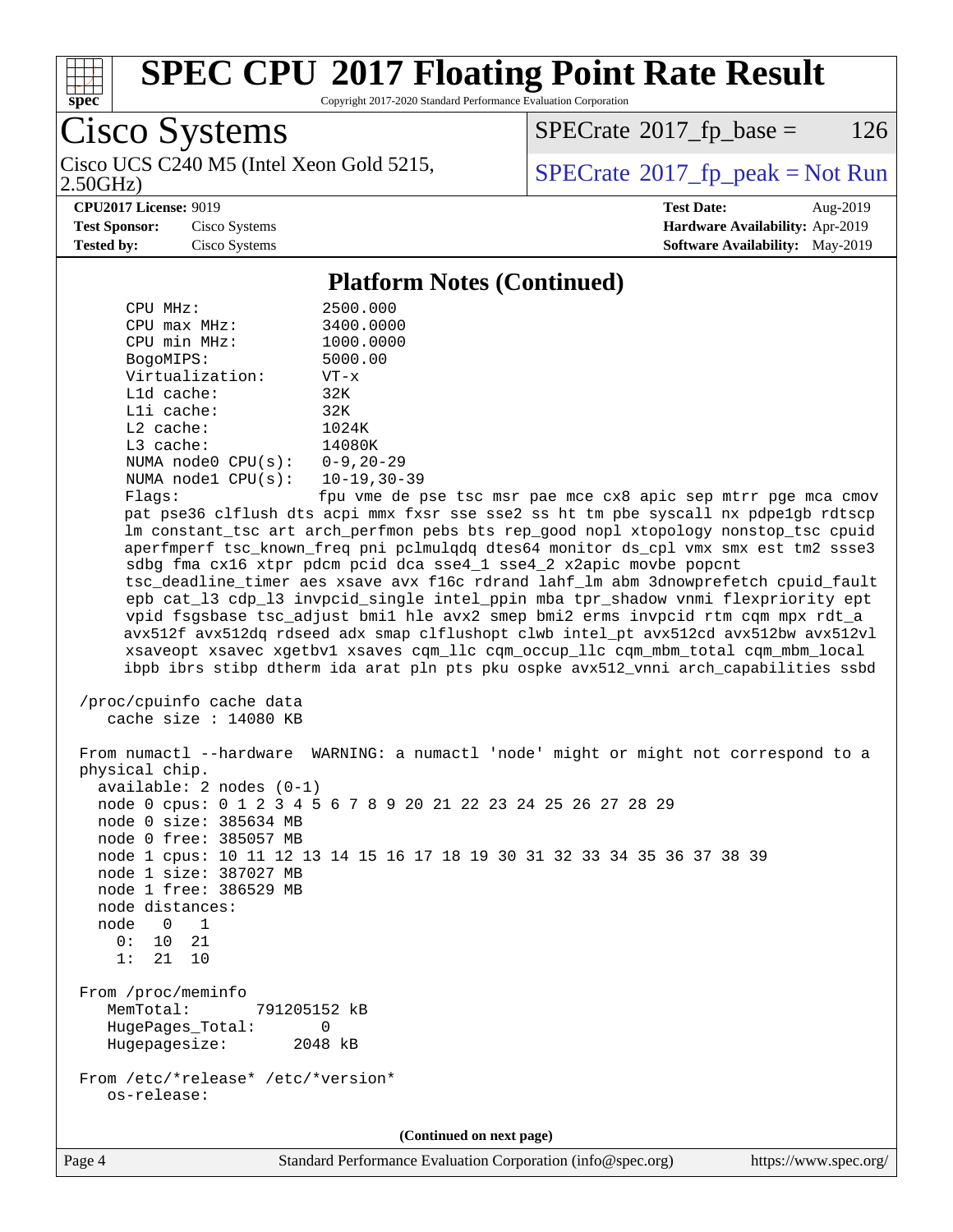

Copyright 2017-2020 Standard Performance Evaluation Corporation

### Cisco Systems

2.50GHz) Cisco UCS C240 M5 (Intel Xeon Gold 5215,  $\vert$  [SPECrate](http://www.spec.org/auto/cpu2017/Docs/result-fields.html#SPECrate2017fppeak)®[2017\\_fp\\_peak = N](http://www.spec.org/auto/cpu2017/Docs/result-fields.html#SPECrate2017fppeak)ot Run

 $SPECTate@2017_fp\_base = 126$ 

**[Tested by:](http://www.spec.org/auto/cpu2017/Docs/result-fields.html#Testedby)** Cisco Systems **[Software Availability:](http://www.spec.org/auto/cpu2017/Docs/result-fields.html#SoftwareAvailability)** May-2019

**[CPU2017 License:](http://www.spec.org/auto/cpu2017/Docs/result-fields.html#CPU2017License)** 9019 **[Test Date:](http://www.spec.org/auto/cpu2017/Docs/result-fields.html#TestDate)** Aug-2019 **[Test Sponsor:](http://www.spec.org/auto/cpu2017/Docs/result-fields.html#TestSponsor)** Cisco Systems **[Hardware Availability:](http://www.spec.org/auto/cpu2017/Docs/result-fields.html#HardwareAvailability)** Apr-2019

#### **[Platform Notes \(Continued\)](http://www.spec.org/auto/cpu2017/Docs/result-fields.html#PlatformNotes)**

 NAME="SLES" VERSION="15" VERSION\_ID="15" PRETTY\_NAME="SUSE Linux Enterprise Server 15" ID="sles" ID\_LIKE="suse" ANSI\_COLOR="0;32" CPE\_NAME="cpe:/o:suse:sles:15"

uname -a:

 Linux linux-4vt5 4.12.14-23-default #1 SMP Tue May 29 21:04:44 UTC 2018 (cd0437b) x86\_64 x86\_64 x86\_64 GNU/Linux

Kernel self-reported vulnerability status:

 CVE-2017-5754 (Meltdown): Not affected CVE-2017-5753 (Spectre variant 1): Mitigation: \_\_user pointer sanitization CVE-2017-5715 (Spectre variant 2): Mitigation: Indirect Branch Restricted Speculation, IBPB, IBRS\_FW

run-level 3 Aug 15 16:04

 SPEC is set to: /home/cpu2017 Filesystem Type Size Used Avail Use% Mounted on /dev/sda1 xfs 224G 20G 204G 9% /

 Additional information from dmidecode follows. WARNING: Use caution when you interpret this section. The 'dmidecode' program reads system data which is "intended to allow hardware to be accurately determined", but the intent may not be met, as there are frequent changes to hardware, firmware, and the "DMTF SMBIOS" standard. BIOS Cisco Systems, Inc. C240M5.4.0.4d.0.0506190827 05/06/2019 Memory:

24x 0xCE00 M393A4K40CB2-CVF 32 GB 2 rank 2933, configured at 2666

(End of data from sysinfo program)

#### **[Compiler Version Notes](http://www.spec.org/auto/cpu2017/Docs/result-fields.html#CompilerVersionNotes)**

============================================================================== C  $| 519.1bm_r(base) 538.imagick_r(base) 544.nab_r(base)$ ------------------------------------------------------------------------------ Intel(R) C Intel(R) 64 Compiler for applications running on Intel(R)  $64$ , Version 19.0.4.227 Build 20190416 Copyright (C) 1985-2019 Intel Corporation. All rights reserved. ------------------------------------------------------------------------------

**(Continued on next page)**

| Page<br>- |  |
|-----------|--|
|-----------|--|

Page 5 Standard Performance Evaluation Corporation [\(info@spec.org\)](mailto:info@spec.org) <https://www.spec.org/>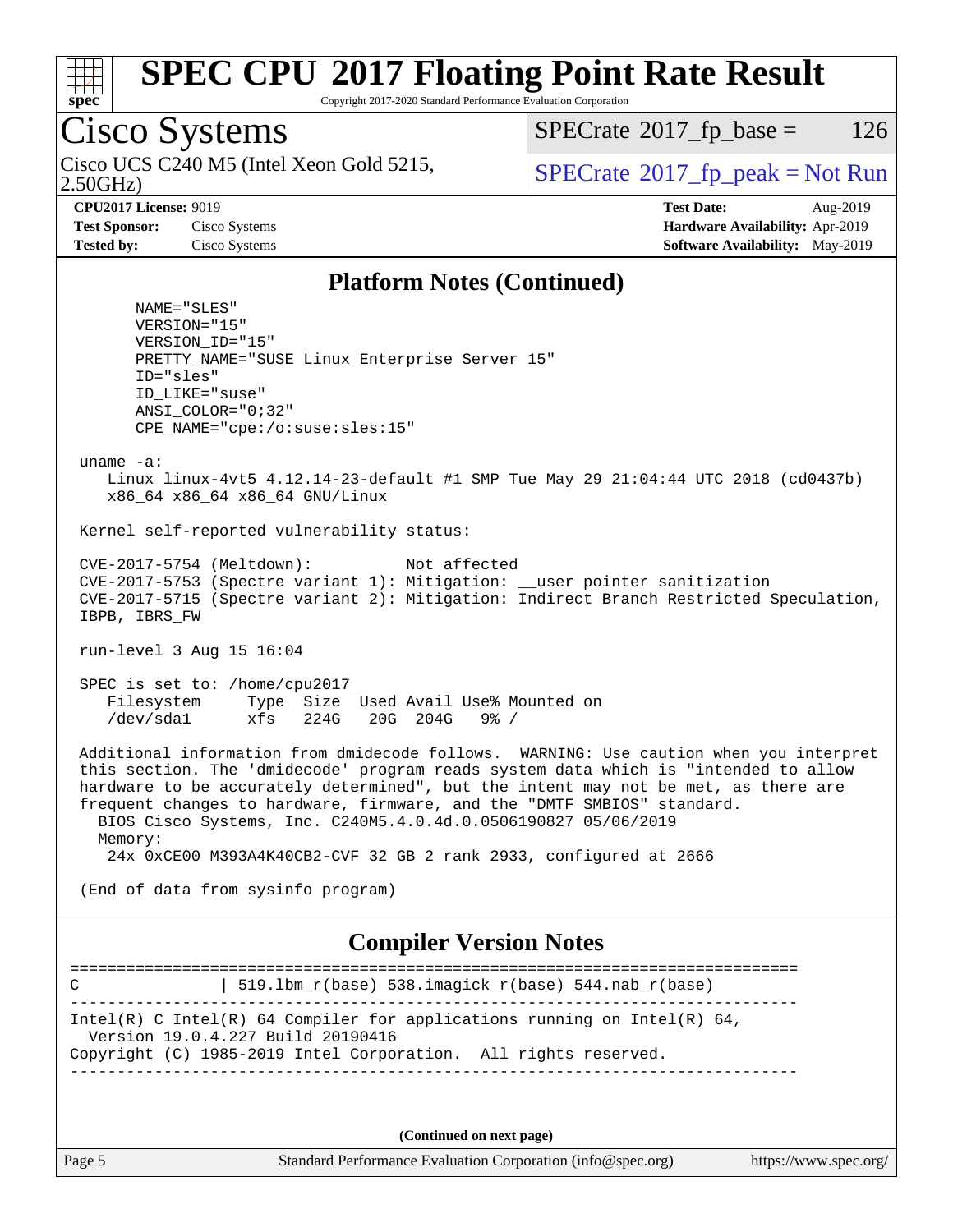

Copyright 2017-2020 Standard Performance Evaluation Corporation

# Cisco Systems

Cisco UCS C240 M5 (Intel Xeon Gold 5215,  $\begin{array}{|l|l|}\n\hline\n\text{SPECrate} \textdegree 2017_f\textdegree 2018 = \text{Not Run} \\
\hline\n\end{array}$  $\begin{array}{|l|l|}\n\hline\n\text{SPECrate} \textdegree 2017_f\textdegree 2018 = \text{Not Run} \\
\hline\n\end{array}$  $\begin{array}{|l|l|}\n\hline\n\text{SPECrate} \textdegree 2017_f\textdegree 2018 = \text{Not Run} \\
\hline\n\end{array}$ 

 $SPECTate$ <sup>®</sup>[2017\\_fp\\_base =](http://www.spec.org/auto/cpu2017/Docs/result-fields.html#SPECrate2017fpbase) 126

2.50GHz)

**[CPU2017 License:](http://www.spec.org/auto/cpu2017/Docs/result-fields.html#CPU2017License)** 9019 **[Test Date:](http://www.spec.org/auto/cpu2017/Docs/result-fields.html#TestDate)** Aug-2019 **[Test Sponsor:](http://www.spec.org/auto/cpu2017/Docs/result-fields.html#TestSponsor)** Cisco Systems **[Hardware Availability:](http://www.spec.org/auto/cpu2017/Docs/result-fields.html#HardwareAvailability)** Apr-2019 **[Tested by:](http://www.spec.org/auto/cpu2017/Docs/result-fields.html#Testedby)** Cisco Systems **[Software Availability:](http://www.spec.org/auto/cpu2017/Docs/result-fields.html#SoftwareAvailability)** May-2019

### **[Compiler Version Notes \(Continued\)](http://www.spec.org/auto/cpu2017/Docs/result-fields.html#CompilerVersionNotes)**

| $C++$      | $\vert$ 508.namd_r(base) 510.parest_r(base)                                                                                                                                                                                                                                                                                                                                                                                                                                                                                                                          |
|------------|----------------------------------------------------------------------------------------------------------------------------------------------------------------------------------------------------------------------------------------------------------------------------------------------------------------------------------------------------------------------------------------------------------------------------------------------------------------------------------------------------------------------------------------------------------------------|
|            | Intel(R) $C++$ Intel(R) 64 Compiler for applications running on Intel(R) 64,<br>Version 19.0.4.227 Build 20190416<br>Copyright (C) 1985-2019 Intel Corporation. All rights reserved.                                                                                                                                                                                                                                                                                                                                                                                 |
|            |                                                                                                                                                                                                                                                                                                                                                                                                                                                                                                                                                                      |
| C++, C     | 511.povray_r(base) 526.blender_r(base)                                                                                                                                                                                                                                                                                                                                                                                                                                                                                                                               |
|            | Intel(R) $C++$ Intel(R) 64 Compiler for applications running on Intel(R) 64,<br>Version 19.0.4.227 Build 20190416<br>Copyright (C) 1985-2019 Intel Corporation. All rights reserved.<br>Intel(R) C Intel(R) 64 Compiler for applications running on Intel(R) 64,<br>Version 19.0.4.227 Build 20190416                                                                                                                                                                                                                                                                |
|            | Copyright (C) 1985-2019 Intel Corporation. All rights reserved.                                                                                                                                                                                                                                                                                                                                                                                                                                                                                                      |
|            |                                                                                                                                                                                                                                                                                                                                                                                                                                                                                                                                                                      |
|            | $C_{++}$ , C, Fortran   507.cactuBSSN_r(base)                                                                                                                                                                                                                                                                                                                                                                                                                                                                                                                        |
|            | Intel(R) $C++$ Intel(R) 64 Compiler for applications running on Intel(R) 64,<br>Version 19.0.4.227 Build 20190416<br>Copyright (C) 1985-2019 Intel Corporation. All rights reserved.<br>Intel(R) C Intel(R) 64 Compiler for applications running on Intel(R) 64,<br>Version 19.0.4.227 Build 20190416<br>Copyright (C) 1985-2019 Intel Corporation. All rights reserved.<br>$Intel(R)$ Fortran Intel(R) 64 Compiler for applications running on Intel(R)<br>64, Version 19.0.4.227 Build 20190416<br>Copyright (C) 1985-2019 Intel Corporation. All rights reserved. |
| Fortran    | $\vert$ 503.bwaves_r(base) 549.fotonik3d_r(base) 554.roms_r(base)                                                                                                                                                                                                                                                                                                                                                                                                                                                                                                    |
|            | $Intel(R)$ Fortran Intel(R) 64 Compiler for applications running on Intel(R)<br>64, Version 19.0.4.227 Build 20190416<br>Copyright (C) 1985-2019 Intel Corporation. All rights reserved.                                                                                                                                                                                                                                                                                                                                                                             |
| Fortran, C | $ $ 521.wrf_r(base) 527.cam4_r(base)                                                                                                                                                                                                                                                                                                                                                                                                                                                                                                                                 |
|            | $Intel(R)$ Fortran Intel(R) 64 Compiler for applications running on Intel(R)<br>64, Version 19.0.4.227 Build 20190416<br>Copyright (C) 1985-2019 Intel Corporation. All rights reserved.                                                                                                                                                                                                                                                                                                                                                                             |
|            | (Continued on next page)                                                                                                                                                                                                                                                                                                                                                                                                                                                                                                                                             |
| Page 6     | Standard Performance Evaluation Corporation (info@spec.org)<br>https://www.spec.org/                                                                                                                                                                                                                                                                                                                                                                                                                                                                                 |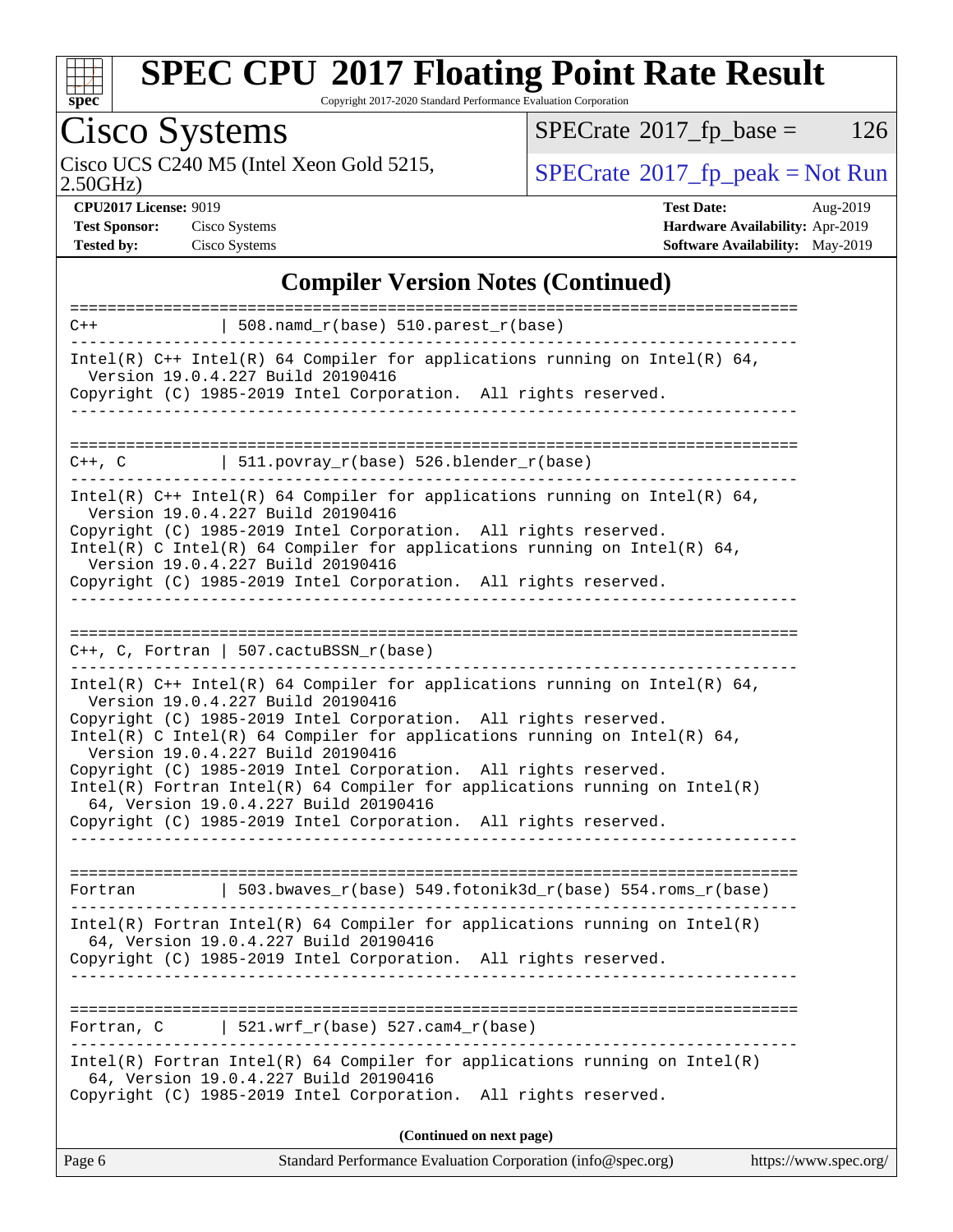

Copyright 2017-2020 Standard Performance Evaluation Corporation

### Cisco Systems

Cisco UCS C240 M5 (Intel Xeon Gold 5215,  $\vert$  [SPECrate](http://www.spec.org/auto/cpu2017/Docs/result-fields.html#SPECrate2017fppeak)®[2017\\_fp\\_peak = N](http://www.spec.org/auto/cpu2017/Docs/result-fields.html#SPECrate2017fppeak)ot Run

 $SPECTate@2017_fp\_base = 126$ 

2.50GHz)

**[Test Sponsor:](http://www.spec.org/auto/cpu2017/Docs/result-fields.html#TestSponsor)** Cisco Systems **[Hardware Availability:](http://www.spec.org/auto/cpu2017/Docs/result-fields.html#HardwareAvailability)** Apr-2019 **[Tested by:](http://www.spec.org/auto/cpu2017/Docs/result-fields.html#Testedby)** Cisco Systems **[Software Availability:](http://www.spec.org/auto/cpu2017/Docs/result-fields.html#SoftwareAvailability)** May-2019

**[CPU2017 License:](http://www.spec.org/auto/cpu2017/Docs/result-fields.html#CPU2017License)** 9019 **[Test Date:](http://www.spec.org/auto/cpu2017/Docs/result-fields.html#TestDate)** Aug-2019

### **[Compiler Version Notes \(Continued\)](http://www.spec.org/auto/cpu2017/Docs/result-fields.html#CompilerVersionNotes)**

Intel(R) C Intel(R) 64 Compiler for applications running on Intel(R) 64, Version 19.0.4.227 Build 20190416 Copyright (C) 1985-2019 Intel Corporation. All rights reserved.

------------------------------------------------------------------------------

### **[Base Compiler Invocation](http://www.spec.org/auto/cpu2017/Docs/result-fields.html#BaseCompilerInvocation)**

[C benchmarks](http://www.spec.org/auto/cpu2017/Docs/result-fields.html#Cbenchmarks): [icc -m64 -std=c11](http://www.spec.org/cpu2017/results/res2019q3/cpu2017-20190819-16780.flags.html#user_CCbase_intel_icc_64bit_c11_33ee0cdaae7deeeab2a9725423ba97205ce30f63b9926c2519791662299b76a0318f32ddfffdc46587804de3178b4f9328c46fa7c2b0cd779d7a61945c91cd35)

[C++ benchmarks:](http://www.spec.org/auto/cpu2017/Docs/result-fields.html#CXXbenchmarks) [icpc -m64](http://www.spec.org/cpu2017/results/res2019q3/cpu2017-20190819-16780.flags.html#user_CXXbase_intel_icpc_64bit_4ecb2543ae3f1412ef961e0650ca070fec7b7afdcd6ed48761b84423119d1bf6bdf5cad15b44d48e7256388bc77273b966e5eb805aefd121eb22e9299b2ec9d9)

[Fortran benchmarks](http://www.spec.org/auto/cpu2017/Docs/result-fields.html#Fortranbenchmarks): [ifort -m64](http://www.spec.org/cpu2017/results/res2019q3/cpu2017-20190819-16780.flags.html#user_FCbase_intel_ifort_64bit_24f2bb282fbaeffd6157abe4f878425411749daecae9a33200eee2bee2fe76f3b89351d69a8130dd5949958ce389cf37ff59a95e7a40d588e8d3a57e0c3fd751)

[Benchmarks using both Fortran and C](http://www.spec.org/auto/cpu2017/Docs/result-fields.html#BenchmarksusingbothFortranandC): [ifort -m64](http://www.spec.org/cpu2017/results/res2019q3/cpu2017-20190819-16780.flags.html#user_CC_FCbase_intel_ifort_64bit_24f2bb282fbaeffd6157abe4f878425411749daecae9a33200eee2bee2fe76f3b89351d69a8130dd5949958ce389cf37ff59a95e7a40d588e8d3a57e0c3fd751) [icc -m64 -std=c11](http://www.spec.org/cpu2017/results/res2019q3/cpu2017-20190819-16780.flags.html#user_CC_FCbase_intel_icc_64bit_c11_33ee0cdaae7deeeab2a9725423ba97205ce30f63b9926c2519791662299b76a0318f32ddfffdc46587804de3178b4f9328c46fa7c2b0cd779d7a61945c91cd35)

[Benchmarks using both C and C++](http://www.spec.org/auto/cpu2017/Docs/result-fields.html#BenchmarksusingbothCandCXX): [icpc -m64](http://www.spec.org/cpu2017/results/res2019q3/cpu2017-20190819-16780.flags.html#user_CC_CXXbase_intel_icpc_64bit_4ecb2543ae3f1412ef961e0650ca070fec7b7afdcd6ed48761b84423119d1bf6bdf5cad15b44d48e7256388bc77273b966e5eb805aefd121eb22e9299b2ec9d9) [icc -m64 -std=c11](http://www.spec.org/cpu2017/results/res2019q3/cpu2017-20190819-16780.flags.html#user_CC_CXXbase_intel_icc_64bit_c11_33ee0cdaae7deeeab2a9725423ba97205ce30f63b9926c2519791662299b76a0318f32ddfffdc46587804de3178b4f9328c46fa7c2b0cd779d7a61945c91cd35)

[Benchmarks using Fortran, C, and C++:](http://www.spec.org/auto/cpu2017/Docs/result-fields.html#BenchmarksusingFortranCandCXX) [icpc -m64](http://www.spec.org/cpu2017/results/res2019q3/cpu2017-20190819-16780.flags.html#user_CC_CXX_FCbase_intel_icpc_64bit_4ecb2543ae3f1412ef961e0650ca070fec7b7afdcd6ed48761b84423119d1bf6bdf5cad15b44d48e7256388bc77273b966e5eb805aefd121eb22e9299b2ec9d9) [icc -m64 -std=c11](http://www.spec.org/cpu2017/results/res2019q3/cpu2017-20190819-16780.flags.html#user_CC_CXX_FCbase_intel_icc_64bit_c11_33ee0cdaae7deeeab2a9725423ba97205ce30f63b9926c2519791662299b76a0318f32ddfffdc46587804de3178b4f9328c46fa7c2b0cd779d7a61945c91cd35) [ifort -m64](http://www.spec.org/cpu2017/results/res2019q3/cpu2017-20190819-16780.flags.html#user_CC_CXX_FCbase_intel_ifort_64bit_24f2bb282fbaeffd6157abe4f878425411749daecae9a33200eee2bee2fe76f3b89351d69a8130dd5949958ce389cf37ff59a95e7a40d588e8d3a57e0c3fd751)

### **[Base Portability Flags](http://www.spec.org/auto/cpu2017/Docs/result-fields.html#BasePortabilityFlags)**

 503.bwaves\_r: [-DSPEC\\_LP64](http://www.spec.org/cpu2017/results/res2019q3/cpu2017-20190819-16780.flags.html#suite_basePORTABILITY503_bwaves_r_DSPEC_LP64) 507.cactuBSSN\_r: [-DSPEC\\_LP64](http://www.spec.org/cpu2017/results/res2019q3/cpu2017-20190819-16780.flags.html#suite_basePORTABILITY507_cactuBSSN_r_DSPEC_LP64) 508.namd\_r: [-DSPEC\\_LP64](http://www.spec.org/cpu2017/results/res2019q3/cpu2017-20190819-16780.flags.html#suite_basePORTABILITY508_namd_r_DSPEC_LP64) 510.parest\_r: [-DSPEC\\_LP64](http://www.spec.org/cpu2017/results/res2019q3/cpu2017-20190819-16780.flags.html#suite_basePORTABILITY510_parest_r_DSPEC_LP64) 511.povray\_r: [-DSPEC\\_LP64](http://www.spec.org/cpu2017/results/res2019q3/cpu2017-20190819-16780.flags.html#suite_basePORTABILITY511_povray_r_DSPEC_LP64) 519.lbm\_r: [-DSPEC\\_LP64](http://www.spec.org/cpu2017/results/res2019q3/cpu2017-20190819-16780.flags.html#suite_basePORTABILITY519_lbm_r_DSPEC_LP64) 521.wrf\_r: [-DSPEC\\_LP64](http://www.spec.org/cpu2017/results/res2019q3/cpu2017-20190819-16780.flags.html#suite_basePORTABILITY521_wrf_r_DSPEC_LP64) [-DSPEC\\_CASE\\_FLAG](http://www.spec.org/cpu2017/results/res2019q3/cpu2017-20190819-16780.flags.html#b521.wrf_r_baseCPORTABILITY_DSPEC_CASE_FLAG) [-convert big\\_endian](http://www.spec.org/cpu2017/results/res2019q3/cpu2017-20190819-16780.flags.html#user_baseFPORTABILITY521_wrf_r_convert_big_endian_c3194028bc08c63ac5d04de18c48ce6d347e4e562e8892b8bdbdc0214820426deb8554edfa529a3fb25a586e65a3d812c835984020483e7e73212c4d31a38223) 526.blender\_r: [-DSPEC\\_LP64](http://www.spec.org/cpu2017/results/res2019q3/cpu2017-20190819-16780.flags.html#suite_basePORTABILITY526_blender_r_DSPEC_LP64) [-DSPEC\\_LINUX](http://www.spec.org/cpu2017/results/res2019q3/cpu2017-20190819-16780.flags.html#b526.blender_r_baseCPORTABILITY_DSPEC_LINUX) [-funsigned-char](http://www.spec.org/cpu2017/results/res2019q3/cpu2017-20190819-16780.flags.html#user_baseCPORTABILITY526_blender_r_force_uchar_40c60f00ab013830e2dd6774aeded3ff59883ba5a1fc5fc14077f794d777847726e2a5858cbc7672e36e1b067e7e5c1d9a74f7176df07886a243d7cc18edfe67) 527.cam4\_r: [-DSPEC\\_LP64](http://www.spec.org/cpu2017/results/res2019q3/cpu2017-20190819-16780.flags.html#suite_basePORTABILITY527_cam4_r_DSPEC_LP64) [-DSPEC\\_CASE\\_FLAG](http://www.spec.org/cpu2017/results/res2019q3/cpu2017-20190819-16780.flags.html#b527.cam4_r_baseCPORTABILITY_DSPEC_CASE_FLAG) 538.imagick\_r: [-DSPEC\\_LP64](http://www.spec.org/cpu2017/results/res2019q3/cpu2017-20190819-16780.flags.html#suite_basePORTABILITY538_imagick_r_DSPEC_LP64) 544.nab\_r: [-DSPEC\\_LP64](http://www.spec.org/cpu2017/results/res2019q3/cpu2017-20190819-16780.flags.html#suite_basePORTABILITY544_nab_r_DSPEC_LP64) 549.fotonik3d\_r: [-DSPEC\\_LP64](http://www.spec.org/cpu2017/results/res2019q3/cpu2017-20190819-16780.flags.html#suite_basePORTABILITY549_fotonik3d_r_DSPEC_LP64) 554.roms\_r: [-DSPEC\\_LP64](http://www.spec.org/cpu2017/results/res2019q3/cpu2017-20190819-16780.flags.html#suite_basePORTABILITY554_roms_r_DSPEC_LP64)